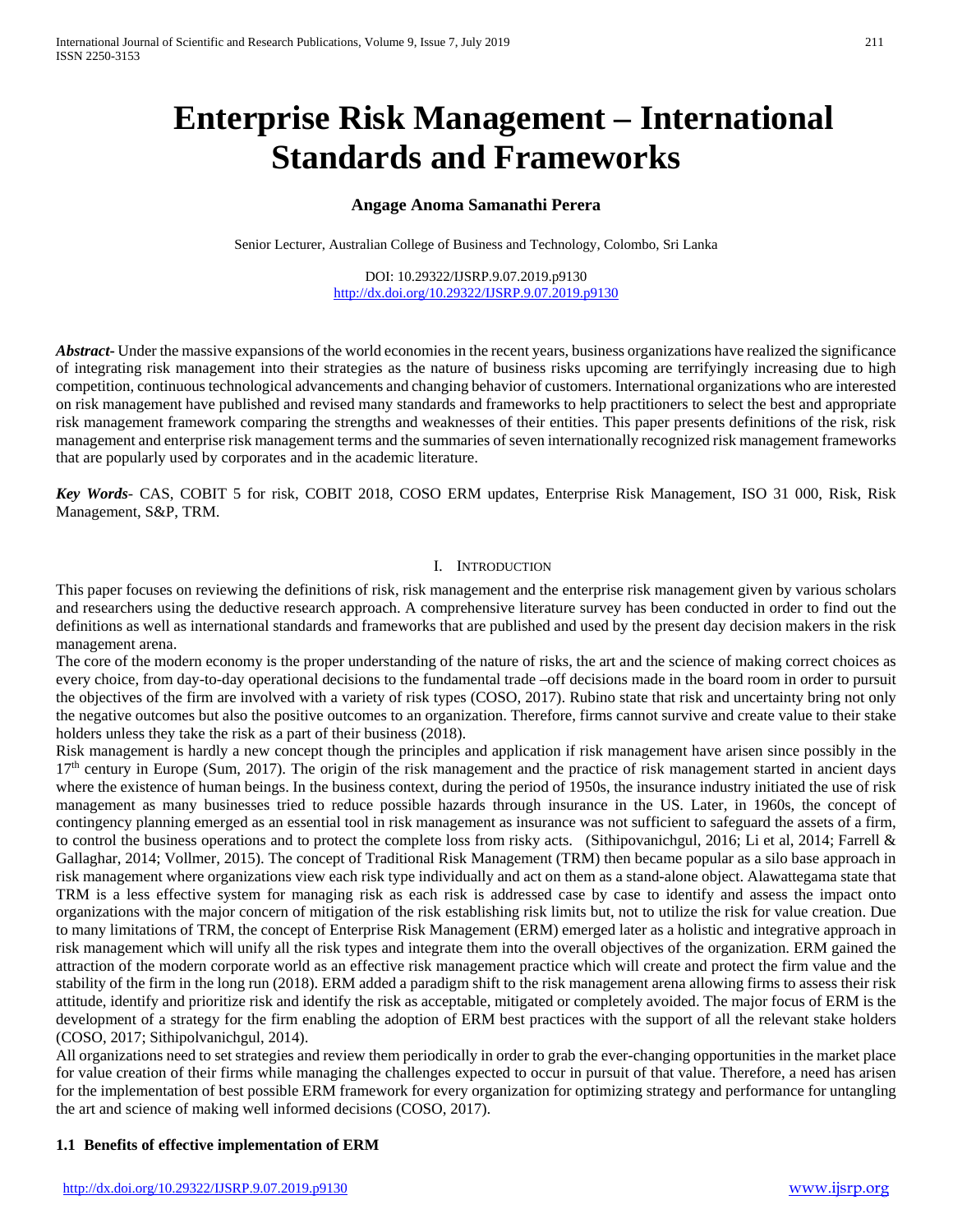According to the World Economic Forum (WEF), in the rapidly changing dynamic environment, the future businesses are expected to be full of volatility, uncertainty, complexity and ambiguity. Every business firm regardless the size or the type of business therefore will have to exhibit traits that drive an effective response to changes (IRM, 2018b).

COSO (2017) framework stresses the following benefits of effective implementation of ERM into a firm.

- *Increasing the range of new business opportunities:* management is able to identify new opportunities and related challenges through the ERM framework considering both positive and negative aspects of risk.
- *Identifying and managing entity-wide risk:* every part of the business exposes myriad risks that will affect the entire organization. Risk may originate in one department may have inverse effect onto the other divisions. ERM supports the management to identify the sources of risks and the diverse impacts that are created by them in order to sustain and improve the performances of the firm
- *Increasing positive outcomes and advantages while reducing negative surprises:* Effective implementation of ERM facilitates the entities to improve their abilities of identifying risk and establishing appropriate solutions, getting ready for facing shocks and surprises that will make unbearable losses.
- **Reducing performance variability:** performance variability occurs when the firm does not achieve the expected targets or outcomes and also when the scheduled targets exceeded. Both scenarios make the firm unrest due to unmanageable situations. ERM supports firms to anticipate the targets accurately in both the scenarios which will enable the firm to put forward proper actions required to minimize the disruptions of not achieving expected targets while utilizing the achieved over-targets through proper contingency action plans on managing overall need of resources, prioritizing resource deployment and enhancing resource allocation effectively.
- *Enhancing enterprise resilience:* the ability of an entity on accurately anticipating the future changes and ability of planning how firms are responding to these changes may decide the medium and long-term viability of that entity. Effective ERM provides the platform for the entity basically for the survival and also the guidelines for thriving the business into success.

In addition to the above benefits, the implementation of an ERM framework is the best tool for an entity as ERM facilitates the management for the selection of the most suitable strategy to their entity analyzing the risk factors aligning with resources with the mission and the vision of the entity in running the business successfully means the selection of correct choices and accepting trade-offs (COSO, 2017).

## II. LITERATURE REVIEW

The purpose of this paper is to present the findings from the review of literature on the topic of enterprise risk management - international standards and frameworks. The literature survey was carried out mainly using electronic versions of journal articles and research publications. The definitions of risk, risk management and the enterprise risk management and the international standards and frameworks that are associated with the enterprise risk management are presented in this paper.

# **2.1 Definitions of Risk, Risk Management and Enterprise Risk Management (ERM)**

ERM is an integrated risk management process which will cover the overall possible risk types that businesses are vulnerable to face and is applied to mitigate risks (Karaka, Serdar &Senol, 2015). Beals (2015) state that ERM promotes the awareness of the risk factors in the top management and helps them in making decisions. Beals further insists that an effective decision making process increases the performances of the firm while reducing the cost of capital.

ERM has emerged as a holistic risk management approach replacing the TRM silo approach in the last decade realizing the importance of having a proper risk management system in organizations as no more firms can tolerate financial losses causing from unexpected events, disruptions to normal operations, damage to reputation and loss of market presence (IRM, 2018b). Implementation of a proper ERM system enables the firms to improve the decision making process related to strategy formulation where different strategic options are fully analyzed to reach the best strategy and enables the firm to make the risk adjusted tactics. ERM further helps to identify the possible events that will disrupt the operations of the entity and facilitates to reduce the likelihood of these events limiting the loss of occurrence. Compliance area can be enhanced by the implementation of ERM best practices recognizing the statutory and customer obligations well in advance and providing solutions avoiding the possibility of risks associated with those compliance issues (COSO, 2004).

Sithipolvanichgul (2016) expresses that the poor practices of Traditional Risk Management (TRM) were the causes for the recent global business crises and emphasized the need for the implementation of ERM mainly because entities can deal with all internal, external, strategic, operational, compliance and reputational risk types through ERM approach. Pooser cited in Sithipolvanichgul (2016) endorsed the idea that the ERM took the greater attention of the business community since the early 2000s and was doubled after the major financial crises (2008-2009) that destroyed the long-term value of big business giants like Enron. As a result, ERM has been largely given the focus by academic researchers and business practitioners in the recent past as the risk management is a critical business function and an essential tool for the survival of the organization.

Despite the popularity of the ERM as an effective approach in risk management, only a little empirical evidence is available to prove that ERM adds a significant impact to the existing value of the firm. Many research studies conducted to prove the significant impact of ERM implementation on the performances of the firm ended with contradictory outcomes where most of them concluded that no significant, positive relationship between ERM implementation and the firm performance (Alawattegama, 2017 & 2018; Karaka, & Senol, 2015; Barac, 2015).

# **2.2 International ERM Standards and Frameworks**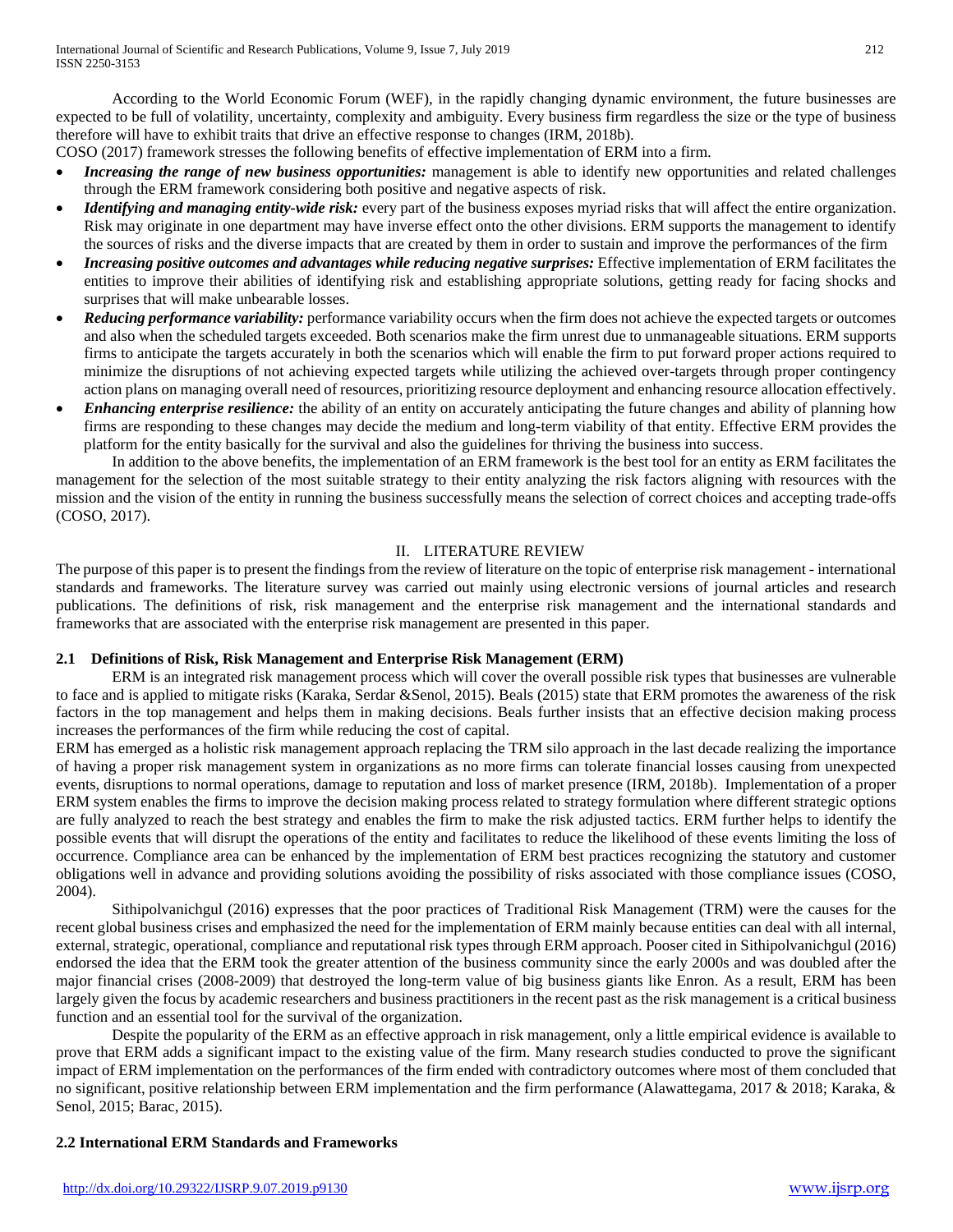Many definitions and international standards that are associated with ERM have been revealed in this literature review. Rubino (2018) state in his article comparing the ERM standards that though several ERM frameworks are published and revised over time, these standards still have some limitations. Organizations however, if seek to adopt ERM practices into their entities in order to enhance the shareholder's value then will have to choose an appropriate ERM framework beside the limitations. The choice of the suitable framework is based on the experience and knowledge of top management that have gained from internal and external control processes which has made ERM very idiosyncratic (Pundervolt, 2017; Vollmer, 2015).

Principles and guidelines for the correct selection and the effective implementation of the suitable ERM framework are given by various frameworks such as: 1) COSO ERM – Integrated Framework (2004), 2) COSO ERM Integrating with strategy and performance Framework (2017), 3) Casualty Actuarial Society Framework (CAS, 2003), 4) International Standard for Risk Management (ISO 31000, 2009), 5) ISO International Standard for Risk Management (31 000: 2018), 6) COBIT 2019 :Framework of the Information Systems Audit and Control Association for customizing and right-sizing enterprise governance of information technology and 6) Standards and Poor's Enterprise Risk Management: analysis into *Corporate Credit*.

# *1) Enterprise Risk Management - Integrated Framework by COSO (2004)*

The Committee of Sponsoring Organization (COSO) of the Treadway Commission of USA developed this framework updating their two previous versions of *Internal Control-Integrated Frameworks* 1994 and 2001. This framework has eight interrelated components, four categories of objectives and four levels in the enterprise. This framework was developed with the purpose of helping entities to protect the stakeholder value and enhance it with the underlying philosophy of value maximization through risk adjusted strategy and objective formulation (COSO, 2004).



Figure 1.1: Enterprise Risk Management – Integrated Framework developed by COSO (2004)

# Source: COSO (2004)

This depiction displays the ability of the firm to focus on ERM implementation as a whole or by categories, components or by units. The effectiveness of the ERM implementation can be judged by assessing the existence and the functionality of the eight components in each department which will give the assurance to the board that the strategic, operational, reporting and compliance objectives of the firm are achieved. These eight components however will not exist identically in every entity due to the size and type of the organizations but may have applications that are more or less complicated and structured (COSO, 2004).

Since the publication, this framework has been successfully implemented by organizations that are in different sizes, different industries and in different countries to identify risk factors, manage those identified risks and to achieve the objectives of the firm (COSO, 2017). Sithipolvanichgul (2016) state that COSO – 2004 framework is the mostly accepted ERM framework by enterprises especially in the accounting literature. Though, this framework was implemented by many firms yet some argued the limitations and the potential for further development to the model. Practitioners suggested to examining some aspects of the framework with more depth and clarity to provide greater insight into the links between strategy, risk and performance (COSO, 2017). Gjerdrum et al as cited in Sithipolvanichgul (2016) state that the COSO 2004 framework is a complex, multi-layered and a complicated model that many organizations found it difficult to understand. Responding to all the arguments and suggestions, Committee of Sponsoring Organizations updated the COSO 2004 framework in 2017.

# *2) ERM - Integrating with Strategy and Performance Framework by COSO (2017)*

This updated version of COSO 2004 framework pays the major emphasis on how ERM informs the strategy and its performance and provides the framework for the board and the senior management of entities in all sizes. It demonstrates how the ERM implementation can accelerate the growth and boom the performance of the firm and contains principles that can be applied in formulation of strategies. This publication consists of two parts as 1) the offering of the perspective on current and evolving concepts and 2) the applications of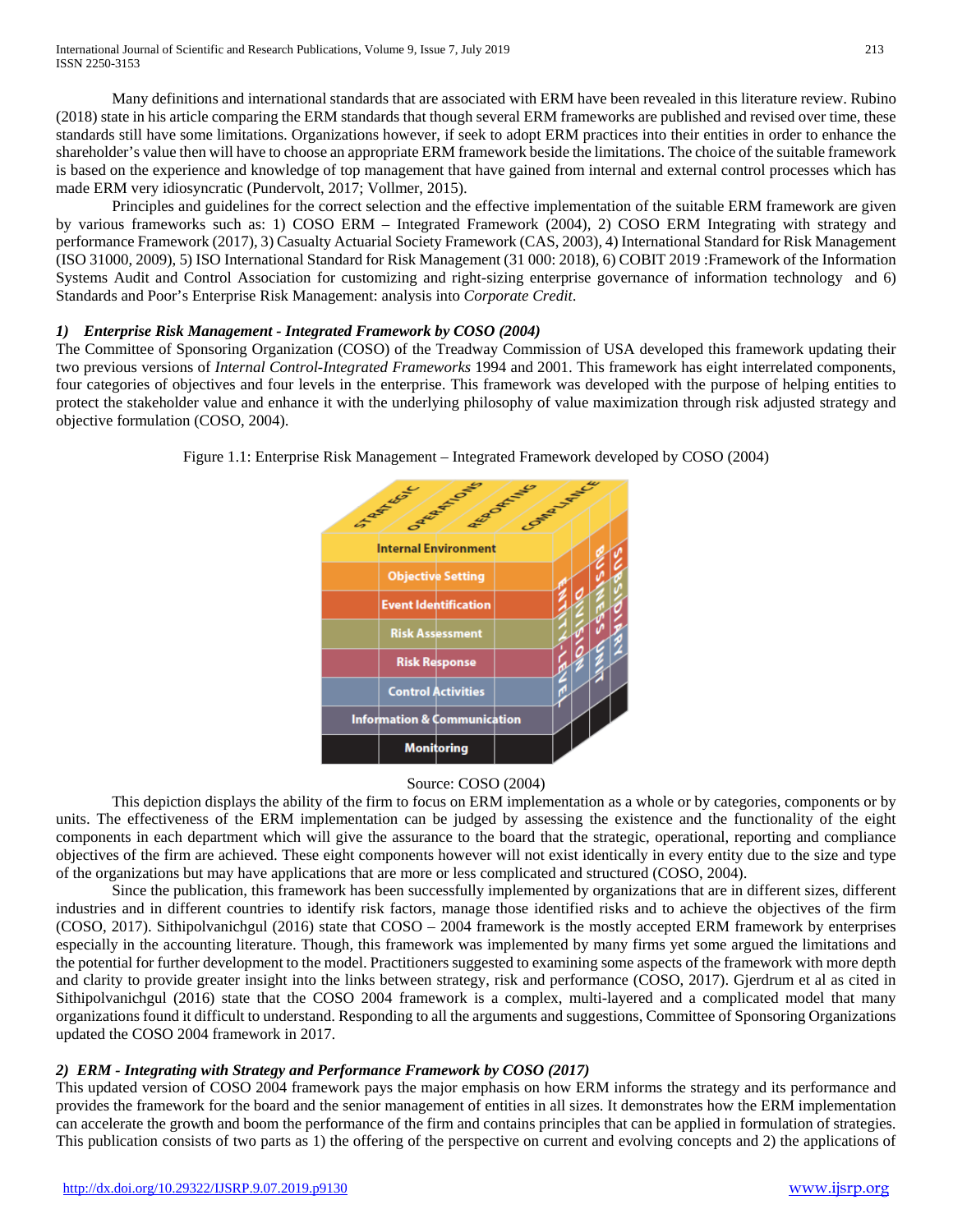enterprise risk management. This framework makes sense for the management, the board of directors or any other governing boards, supervisory boards, board of trustees, other general partners and the owners about the use of enterprise risk management in selecting and refining the suitable strategy for a firm examining the alternative strategies.

The risk oversight role of the board in reviewing, challenging and concurring with management is clearly explained in COSO 2017 framework on establishing suitable strategies and the risk appetite for a firm, aligning the strategies with business objectives, mission and the vision of the firm, making decisions including mergers, acquisitions, funding and dividend-distribution decisions. COSO 2017 further supports in responding to significant fluctuations in firm performances, responding to deviation from core values, approving management incentives and remuneration and maintaining in investor and stakeholder relations.

COSO 2017 framework has five interrelated components covering a set of principles naming 1) governance and culture, 2) strategy and objective setting, 3) performance, 4) review and revision and 5) information, communication, and reporting. There are twenty principles covered by these five components as shown in the figure 1.3 below.





# *3) Casualty Actuarial Society Framework (CAS, 2003)*

CAS formed an ERM Committee and summarized the ERM process in 2003, taking the Australian/ New Zealand risk management standards (AS/NZS 4360) as the guide lines. The objectives of the CAS framework are similar to the objectives of the COSO (2004) framework and ISO 31 000 frameworks as the major focus of all these frameworks is the maximization of the firm value achieving the set objectives. CAS framework recommends the establishment of an independent risk management structure for implementing the ERM practices into an organization (Sithipolvanichgul, 2016).

# *4) ISO 31 000: 2009 – The International Risk Management Standards*

International Organization for Standards (ISO) is an independent, non-governmental organization established with the purpose of bringing up the experts together to share knowledge and develop international standards to encourage innovations and to provide solutions to global problems, now has a membership of more than 160 national standard bodies (ISO 31000, 2009). ISO 31 000: 2009 version of the standards was developed by the technical committee of ISO on risk management to provide the guidelines and principles for the decision makers revising the Australian/New Zealand risk management standards (AS/NZS 4360) (Javaid & Iqbal, 2017). ISO 31 000 provides guidelines but not requirements and therefore, it is not intended for certification yet applicable for all the organizations regardless the size, type or activities and locations to manage risk of all types. This framework was developed by a range of stake holders and recommended not only for risk professionals but also for anyone who involves with risk management strategy formulation. The overall goal of this framework is to develop a risk management culture where all the stake holders of the entity are fully aware of the critical importance of monitoring and managing risk. ISO 31 000 provides direction to identify both positive opportunities and negative consequences involved with risk and provides the foundation for making effective, accurate and timely decisions in the resource allocation process. It is an open, principle based system which will enable the organizations to apply these principles and standards matching with the context of the firm. The major strength of ISO 31 000 risk management approach is the ability to identify the risk owners, which is a must for the accountability, proper communication and for implementing training programmes throughout the organization (ISO 31 000:2009).

Gjerdrum as cited in Sithipolvanichgul (2016) state that ISO 31 000 framework provides a concept where risk management is at the center and is linked to the objectives of the organization which will be useful in planning, managing and governance of the corporate. Further, Gjerdrum recommends that it is not necessary for switching to ISO system if an entity has already implemented COSO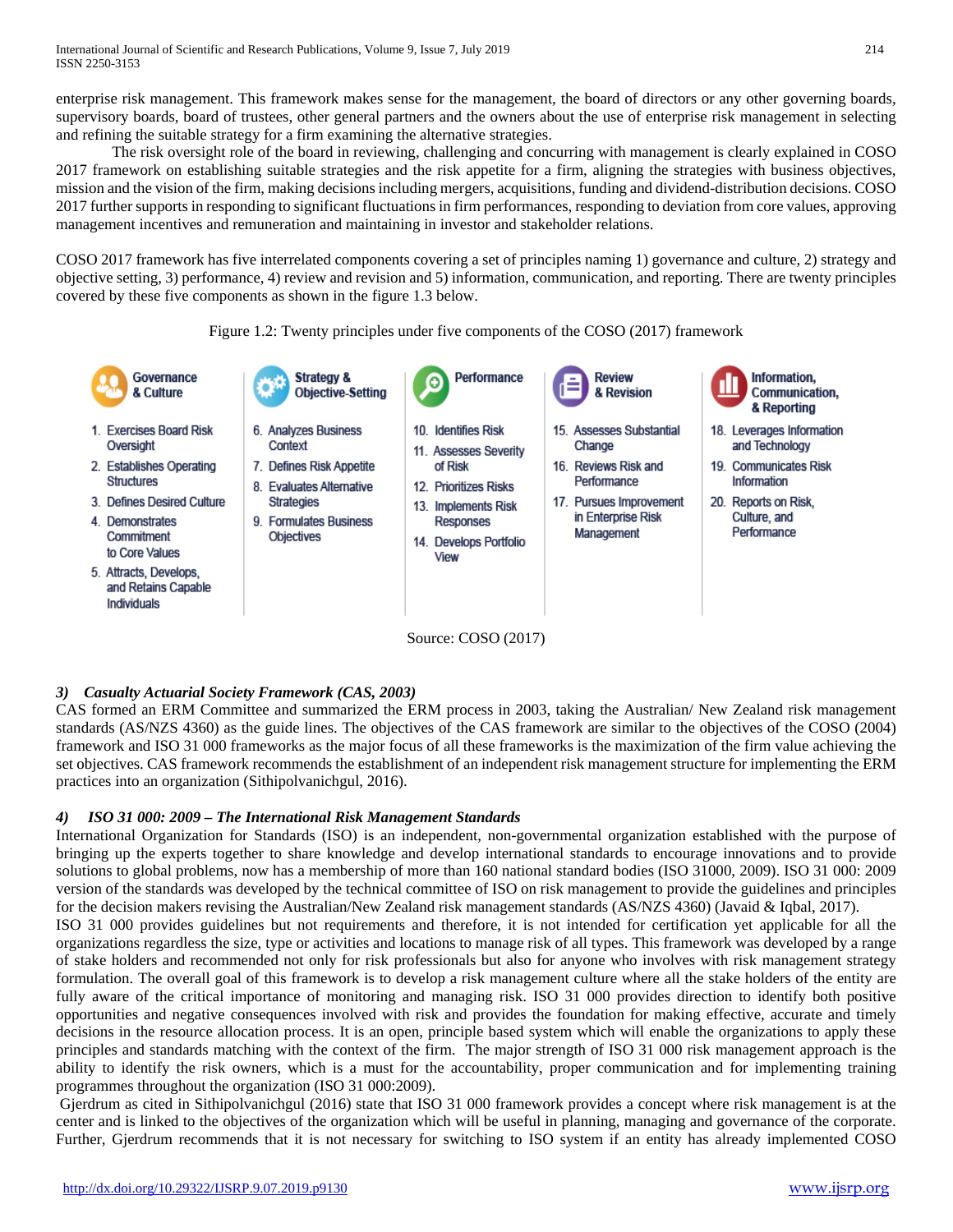framework due to many commonalities in between these two approaches. Aven as cited in Sithipolvanichgul (2016) argues that the definition given by ISO 31 000 for the risk term misinterprets the exact meaning of the risk and mislead the organization to make illogical judgements as there are no any mathematical basis in ISO 31 000 standards and have limited use of probability, data and models. ISO standards are reviewed in every five years to ensure that the principles and guidelines are relevant and update to meet the needs of the market. The revised version of ISO 31 000 was published in 2018 considering the evolutionary changes in the market place and in order to match with the new challenges faced by present day organizations.

# *5) ISO 31 000: 2018 – A Risk Practitioners Guide*

Institute of Risk Management (IRM) published the revised version of ISO 31000 under the name of "A Risk Practitioners Guide to *ISO 31 000: 2018*" reviewing the present day challenges faced by entities in allocating resources for ERM providing guidelines for professional standards related to risk management of all industries, all disciplines and all public, private, for profit or non-for-profit across the world (IRM, 2018b).

*ISO 31 000:2018* provides more strategic direction compared to its previous version and emphasize more on involvement of senior management on risk management and integration of risk management into the firms' decision making process. Also, this new framework recommends the development of policy documents clarifying the role of parties involved with risk management such as CRO, Auditors and compliance officer. The new framework highlights the importance of embedding the risk management into the organizational structure, processes, objectives, strategy and daily operations of an entity. ISO 31 000: 2018 framework has streamlined the content of the previous ISO version due to many complains from practitioners and academics about the complexity of the content and the difficulty of understanding the technical terminologies of the earlier version. ISO 31 000:2018 framework has more useful information and provides clear guidelines for entities for the implementation of risk management practices easily. However, it does not provide step-bystep checklist for entities on ERM implementation process and risk management professionals are thereby challenged as they will have to adopt their own approach in implementing the ERM into their organizations (IRM, 2018b).

# *6) COBIT 5: Complete Business Framework for the Governance of enterprise IT*

In this modern era, Information Technology (IT) plays a major role in operations, management and the growth of entities. IT especially shape the existing strategies and open-up new business avenues for organizations while creating and exposing enterprises into new set of threats such as cybercrimes, errors and various vulnerabilities in business processes and technology awareness of people. IT affairs were not much attended by the senior management previously though, today's entities are much more relied on information systems (IS) and as a result it has changed the dimension of the risks coming from information technology increasing the attention of risk professionals (Javaid & Iqbal, 2017).

Control Objectives for Information and related Technology (COBIT), is an internationally recognized IT management framework which contains a set of best practices for IT management developed by Information Systems Audit & Control Association (ISACA) to help IT professionals and enterprise leaders to fulfill their IT Governance responsibilities while creating the value to the business. COBIT helps businesses to develop, organize and implement strategies around information management and governance. COBIT 5 version of the framework was released in 2013 including more information related to risk management and information governance to its' previous versions of COBIT 3 (2000), COBIT 4 (2005) and COBIT 4.1 (2007) (White, 2019).

# *7) Standards & Poor's and Enterprise Risk Management*

Standards and Poor's (S&P) has added ERM component into their credit rating analysis process since 2005, especially focusing the business sectors of Energy, Financial services and Insurance and introduced the same for non-financial sector in 2008. As a result, all financial and non-financial sectors should now focus on risk management culture and the strategic risk management philosophy of their entities in order to achieve a good S&P rating. Companies with good S&P rating have high capacity and greater access to external capital at lower borrowing cost due to the high confidence of the lenders (Sithipolvanichgul, 2016).

The precedence to the real value of ERM given by S&P's classifications create a culture of risk resilience with the ability to adapt to changes. The limitation of S&P's ERM rating is that, it is judgmental the assessment of the effectiveness of the ERM implementation. There is no any indication in the S&P's of any specific ERM framework and the implementation of the same to achieve objectives of the entity but, it mentions the components of effective risk management to be considered when assessing the risk management process of the enterprise (Hampton as cited by Sithipolvanichgul, 2016).

# III. DISCUSSION

The terms "risk", "risk management" and "enterprise risk management" have been given various definitions by international standard organizations, academics, researchers and practitioners and there is no universally accepted single definition for these terms. This has made a major confusion and an ambiguity among the practitioners and risk management professionals not having proper, consistent and uniformity in definitions. Therefore, it has risen the need for the development of proper, compatible and comparable international standards for enterprise risk management where any firm regardless the size, the type of business or the industry can commonly apply.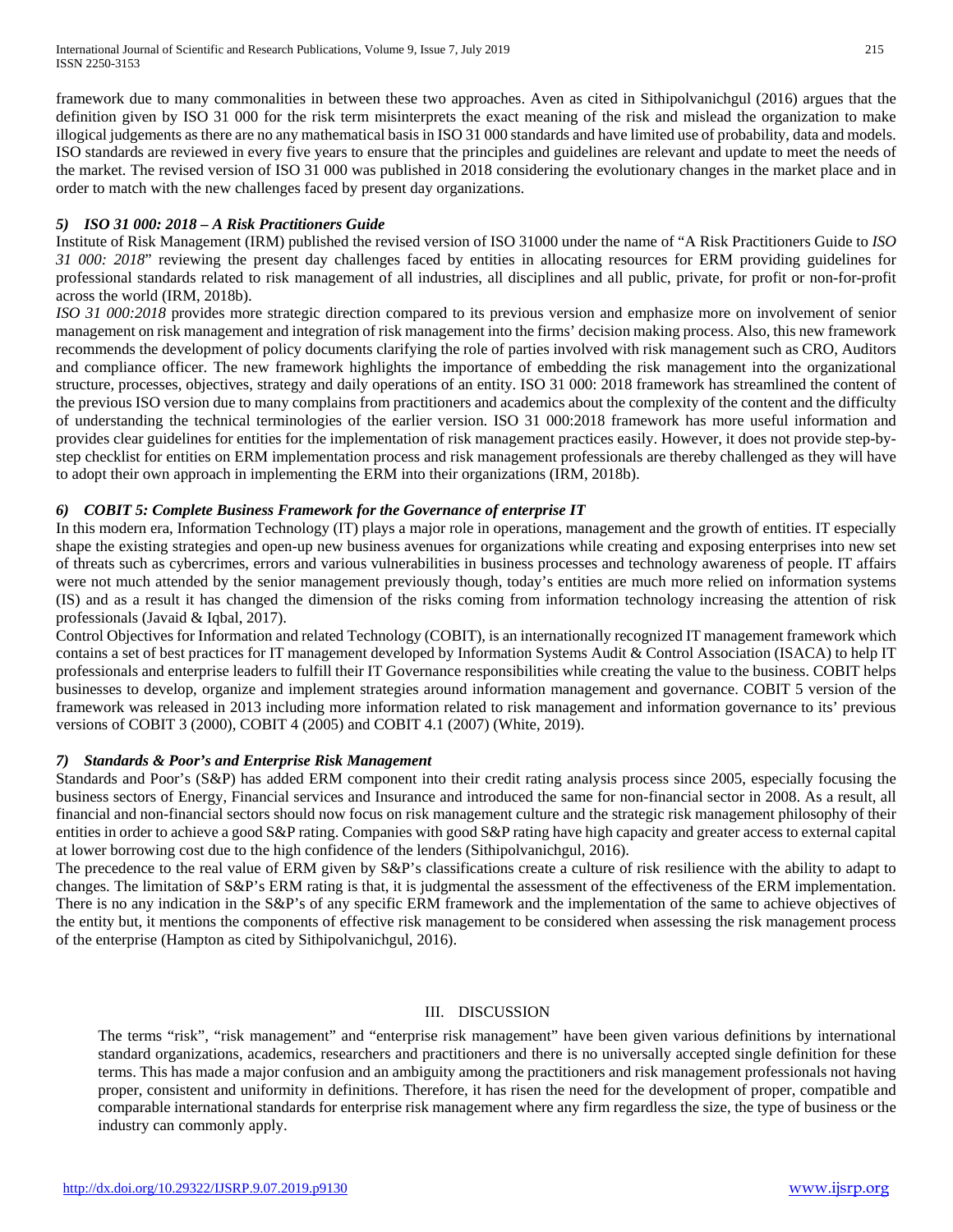Many enterprise risk management frameworks have been developed by international standards organizations in the last two decades to combat the risk spectrum but, most of these standards focus on large scale businesses where well established systems and processes are in place plus risk management experts are on duty. Most of these international standards are specific for some special business types and provide generic guidelines for the strategic level but not for the operational level (Javaid & Iqbal, 2017).

Hampton states that COSO and ISO ERM standards are the most suitable frameworks to follow and implement ERM though, it is essential for companies to consider the indicators of effective risk management given in S&P's framework. Mikes and Kaplan, Nielson et al., Tahir and Razali indicate that COSO is the most appropriate framework for ERM implementation and therefore have been used by many researchers and practitioners whilst S&P's ERM component is widely used by insurance companies. CAS ERM framework is only used by a few academics in their research studies (as cited in Sithipolvanichgul, 2016).

It is tedious for an enterprise to select the most appropriate risk management framework for the self-organization yet it is the first step of the ERM implementation process. The selection, customization and the application of the matching standards and framework for an entity is a time consuming process with the commitment of an ample amount of resources which is difficult for small organizations to bear. In-depth knowledge is essential about the standards and frameworks as well as the good understanding of the strengths and weaknesses of the entities to consider adhering to any particular standard which requires the service of expert human resource again at high cost. Thus, the implementation/application of international risk management standards are still at a sour level in many organizations because of the poor level of understanding of the top management on the importance of effective implementation of enterprise risk management standards (Rubino, 2018).

## IV. CONCLUSION

This paper discussed the terms of risk, risk management and enterprise risk management given by various authors, the benefits of implementing an effective ERM system for an organization, the difference between the traditional risk management and the enterprise risk management and the international standards and frameworks available for organizations to choose the most appropriate framework for their work setting.

The process of selecting and implementing the most appropriate risk management framework for an enterprise is a complex and a time taking activity which varies from company to company. There are many factors influencing this whole process such as the organizational governance culture, the risk philosophy of the entity and the size of the organization.

There is a number of frameworks which is developed by international standards organizations in order to fulfil the need of having consistent and compatible guidelines for organizations to implement effective ERM systems. It is however, many of these frameworks have had some criticism from practitioners and from academics in terms of complexity and impracticality. Therefore, most of the international standard organizations tend to revise the framework periodically to overcome the limitations of the earlier versions and to include new strategies to combat new challenges upcoming in the market place. As a result, Committee of Sponsoring Organizations (COSO) has now developed two versions of their framework with the latest in 2017. International Standard Organization (ISO) has published the latest version of ISO 31000: 2018 adding new set of instructions and guidelines for organizations. Information Systems Audit & Control Association (ISACA) revised the COBIT 5 version in 2019 as a framework for customizing and right-sizing enterprise governance of IT considering the new trends, technologies and security needs into the framework. COBIT 2019 framework helps aligning business goals through linking IT with other functions of the business organization. Mikes and Kaplan, Agrawal and Ansell as cited by Rubino (2019), despite the updates of the frameworks covering the current risk factors, still there is a need for better frameworks in order to implement an effective and accurate risk management process as the existing frameworks are little integrated with the corporate control systems, including strategic planning and management control.

#### **REFERENCES**

- [1]. Alawattegama, K. K., (2017). The Effect of Enterprise Risk Management (ERM) on Firm Performance: Evidence from Sri Lankan Banking and Finance Industry. *International* Journal *of Business Management.* 13 (1): 225-237. doi:10.5539/ijbm.v13n1p225
- [2]. Alawattegama, K. K., (2018). The Effect of Enterprise Risk Management (ERM) on Firm Performance: Evidence from the Diversified Industry of Sri Lanka. *Journal of Management Research.* 10 (1): 75-93.
- [3]. Barac, Z., (2015). *Effective direction and control of higher education institutions; An empirical case study of the Croatian private business school*. (Doctoral Dissertation, University of St. Gallen, Switzerland). Retrieved from https://www1.unisg.ch/www/edis.nsf/SysLkpByIdentifier/4393/\$FILE/dis4393.pdf
- [4]. Beals, S., Fox, C. & Minsky, S. (2015). Why a mature ERM effort is worth the investment. Risk Management and Insurance Society (RIMS) Executive Report. Retrieved from https://www.rims.org/Documents/MatureERM\_whitepaper.pdf.
- [5]. Committee of Sponsoring Organizations of Treadway Commission (COSO). (2004). *Enterprise Risk Management - Integrated Framework- Executive Summary.* https://www.coso.org/Documents/COSO-ERM-Executive-Summary.pdf
- [6]. Committee of Sponsoring Organizations of Treadway Commission (COSO). (2017). *Enterprise Risk Management: Integrating with Strategy and Performance -Executive Summary.* <https://www.coso.org/Documents/2017-COSO-ERM-Integrating-with-Strategy-and-Performance-Executive-Summary.pdf> on 14 March, 2019*.*